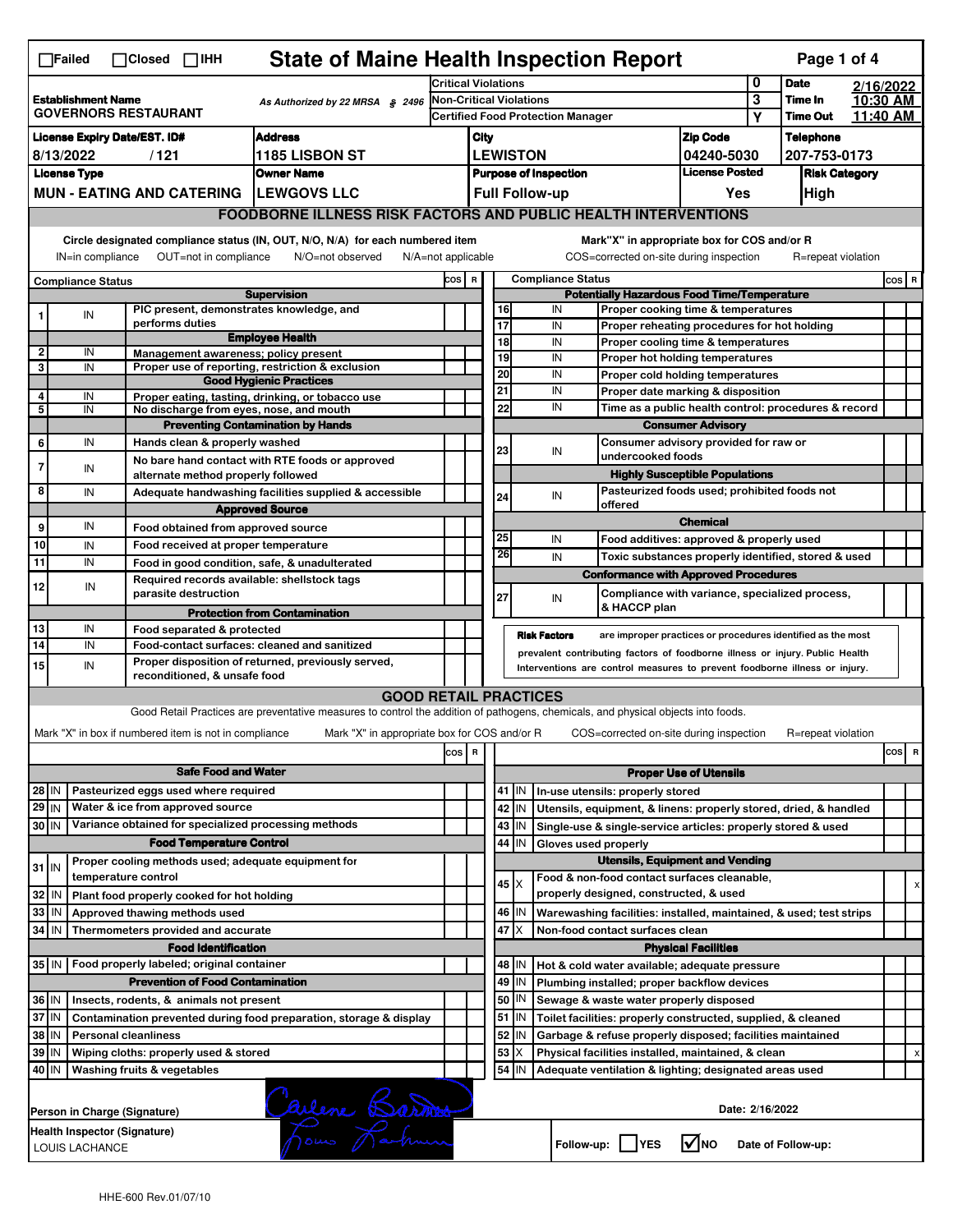|                                                          |                                         |                 |  | <b>State of Maine Health Inspection Report</b> |                   |  |                               | Page 2 of 4                      |  |  |
|----------------------------------------------------------|-----------------------------------------|-----------------|--|------------------------------------------------|-------------------|--|-------------------------------|----------------------------------|--|--|
| <b>Establishment Name</b><br><b>GOVERNORS RESTAURANT</b> |                                         |                 |  | As Authorized by 22 MRSA                       | 2/16/2022<br>Date |  |                               |                                  |  |  |
| License Expiry Date/EST. ID#<br>8/13/2022<br>/121        | <b>Address</b><br><b>1185 LISBON ST</b> |                 |  | City / State<br><b>LEWISTON</b>                | /ME               |  | <b>Zip Code</b><br>04240-5030 | <b>Telephone</b><br>207-753-0173 |  |  |
|                                                          | <b>Temperature Observations</b>         |                 |  |                                                |                   |  |                               |                                  |  |  |
| Location                                                 | <b>Temperature</b>                      |                 |  |                                                | <b>Notes</b>      |  |                               |                                  |  |  |
| Hand wash sink                                           | $113*$                                  |                 |  |                                                |                   |  |                               |                                  |  |  |
| Sanitizer bucket                                         | 200-400 ppm                             | quat solution   |  |                                                |                   |  |                               |                                  |  |  |
| Walk in cooler                                           | $41*$                                   | chicken base    |  |                                                |                   |  |                               |                                  |  |  |
| Reach in cooler                                          | $41*$                                   | chicken tenders |  |                                                |                   |  |                               |                                  |  |  |

**Person in Charge (Signature)**

**Health Inspector (Signature)**  LOUIS LACHANCE



**Date: 2/16/2022**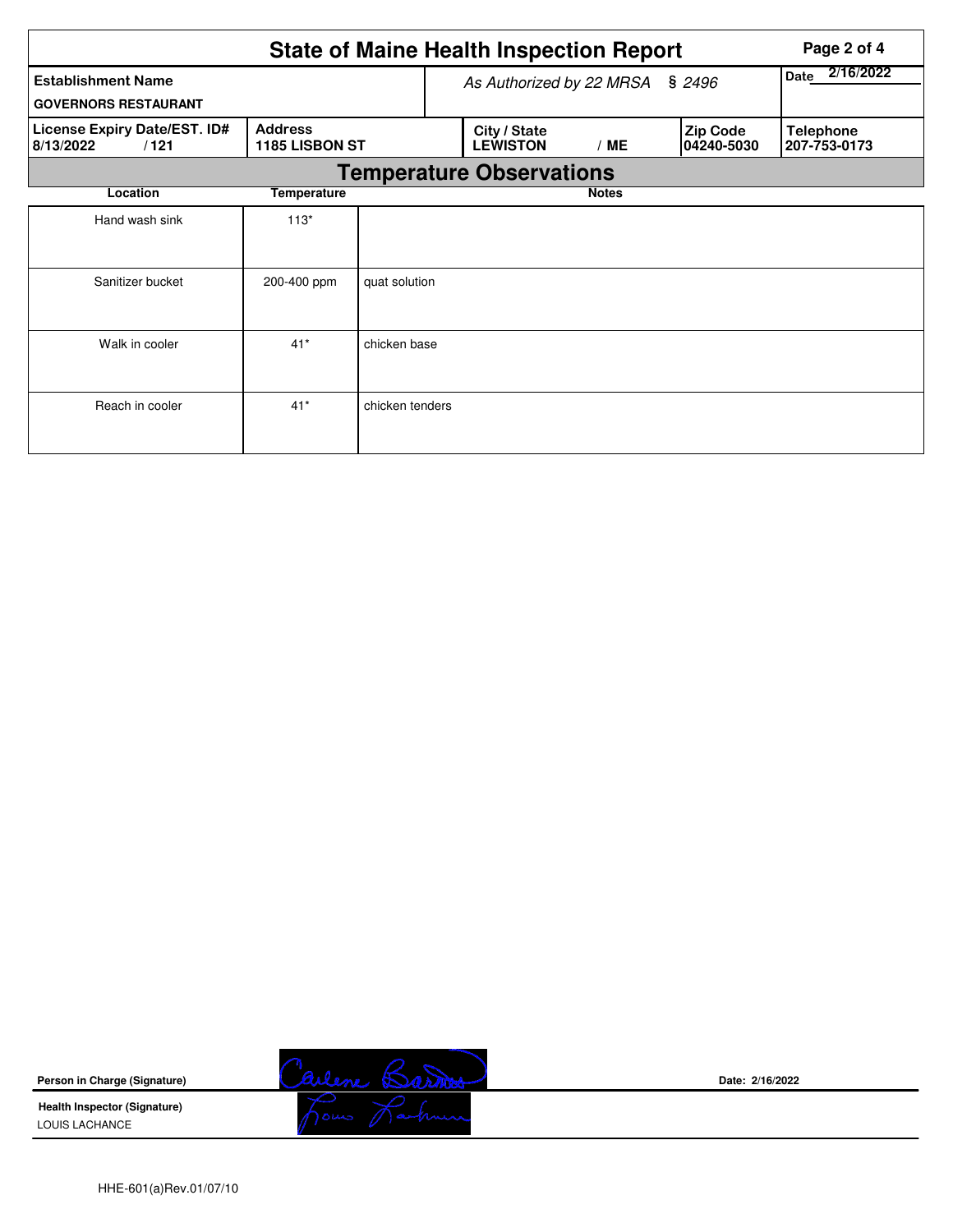| <b>State of Maine Health Inspection Report</b><br>Page 3 of 4                                                                                                                 |  |  |  |  |                   |  |  |  |
|-------------------------------------------------------------------------------------------------------------------------------------------------------------------------------|--|--|--|--|-------------------|--|--|--|
| <b>Establishment Name</b><br><b>GOVERNORS RESTAURANT</b>                                                                                                                      |  |  |  |  | 2/16/2022<br>Date |  |  |  |
| License Expiry Date/EST. ID#<br><b>Address</b><br>City / State<br><b>Zip Code</b><br><b>ME</b><br><b>LEWISTON</b><br><b>1185 LISBON ST</b><br>04240-5030<br>8/13/2022<br>/121 |  |  |  |  |                   |  |  |  |
| <b>Observations and Corrective Actions</b>                                                                                                                                    |  |  |  |  |                   |  |  |  |
| Violations cited in this report must be corrected within the time frames below, or as stated in sections<br>8-405.11 and 8-406.11 of the Food Code                            |  |  |  |  |                   |  |  |  |
| 45: 4-501.11: N: Equipment in disrepair.                                                                                                                                      |  |  |  |  |                   |  |  |  |

INSPECTOR NOTES: \*\*REPEAT\*\* Walk in cooler floor is coroded and unsealed. Make repair or replace. Flat top grill grease drip tray is broken and allowing for grease to drip in hard to reach areas. Replace

47: 4-602.13: N: Non-food contact surfaces are not cleaned at a frequency necessary to preclude accumulation of soil residues.

INSPECTOR NOTES: The tops of some shelving and equipment items need cleaning. Casters and legs of equipment pieces have a grease build up. Clean more often and more thoroughly.

53: 6-501.12: N: The physical facilities are not clean.

INSPECTOR NOTES: \*\*REPEAT\*\* Hard to reach areas of flooring, coving and some kitchen walls have a build up of dirt/dust/debris. Clean more often and as necessary.





**Date: 2/16/2022**